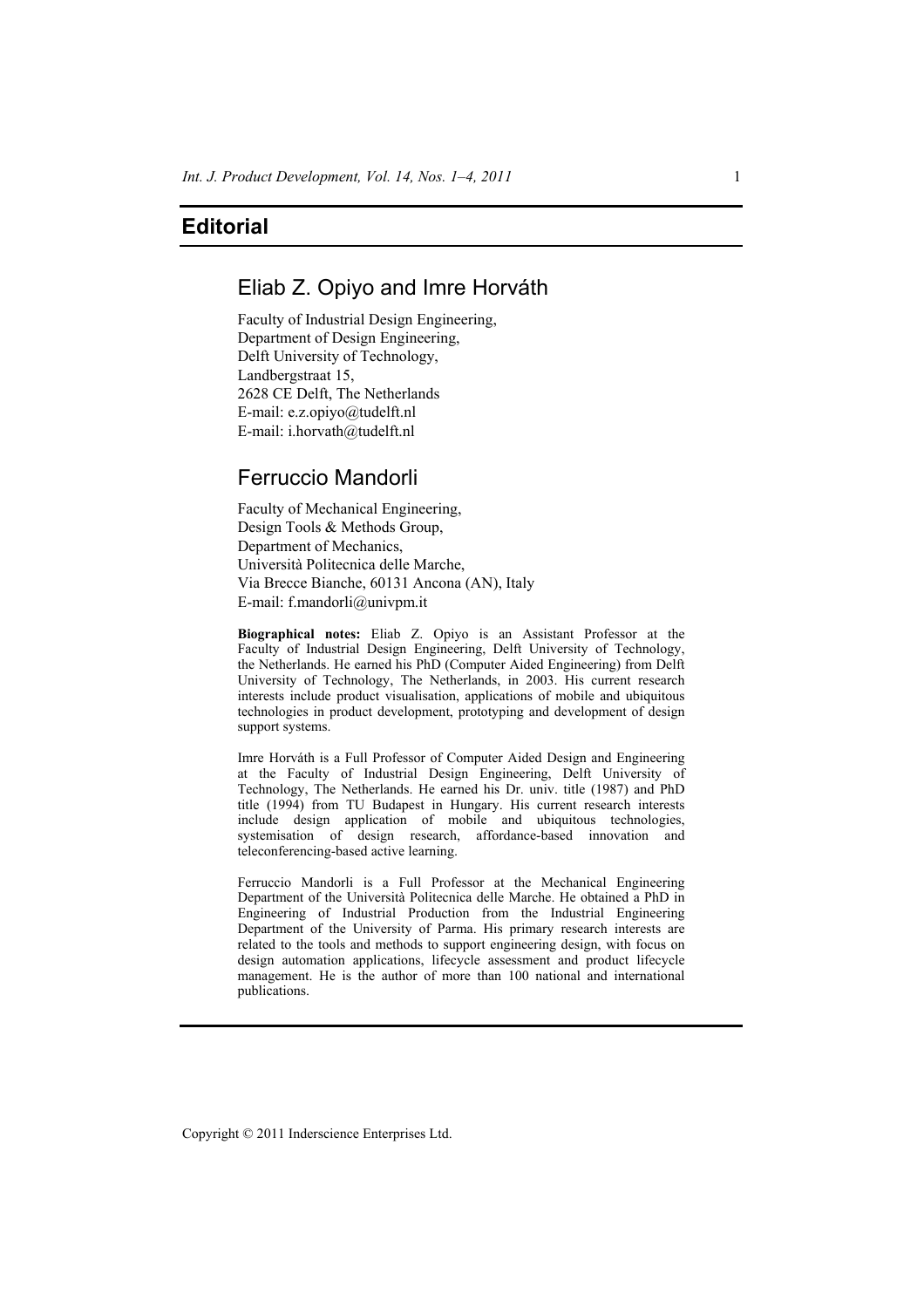#### **1 Background**

The whole of industrial product development is a creative process, which includes many activities that are strongly based on human intuition, heuristics, associations, analogies and experiences. Several attempts have been made to provide formal (waterfall type) models for driving product development projects from conception to launch and beyond by demanding product developers to perform activities, such as market and business analysis, needs analysis and requirements engineering, idea generation and screening, concept development and selection, embodiment and detail design, prototyping, production and so forth – see e.g., Ulrich and Eppinger (1999) and Rosenau et al. (1996). Creativity is a real concern at the levels of the individuals, teams and organisations throughout the product development process. In addition to the human creative potentials, successful product development also needs factual data, semantic information, meta-knowledge and problem-solving capability. Most industrial organisations recognise that knowledge and creativity constitute valuable intangible assets for being competitive. Organisations are increasingly making efforts to make their product development processes knowledge-inclusive and to increase the role of creativity and support it in these processes.

Since combination and fostering of creativity and knowledge are vital aspects for many organisations, knowledge-inclusion has received considerable emphasis in the last several decades. As a result, several explorative studies have been conducted, some explanatory theories have been developed, and various methodological frameworks and practical methods have been proposed (refer to Section 3 for further details). However, there are still many phenomena requiring deeper insights, premature theories and methodologies to further improve, and there is an explicit need for advanced creativity-support and knowledge engineering tools. The research in this area is motivated by several factors, including the growing importance of creativity in organisations, the reliance of creativity on knowledge and the ever-increasing use of ICT-based data and information management systems (Nov and Jones, 2005).

This special issue attempts to demonstrate the types and the diversity of directions of ongoing research activities in the area of knowledge inclusion in creative processes. It consists of reworked papers that were initially presented at the 8th International Symposium on Tools and Methods of Competitive Engineering (TMCE) held in Ancona, Italy, from 12 to 16 April 2010. Of course, the challenges dealt with in the selected papers are just examples, and only represent a tiny subset of numerous diverse challenges that organisations and researchers face. Apart from different problems and approaches addressed, the contributions in this special issue also show valuable examples of works carried out to increase knowledge intensiveness and to support creativity in various product development processes. This gives the scientific novelty and the thematic coherence for this special issue. As part of the preface, in the following sections we define the key terms, concisely present and discuss the types and sources of knowledge, explain the effects of different background knowledge in product development processes, and briefly review and analyse techniques and challenges for assimilating knowledge in these processes.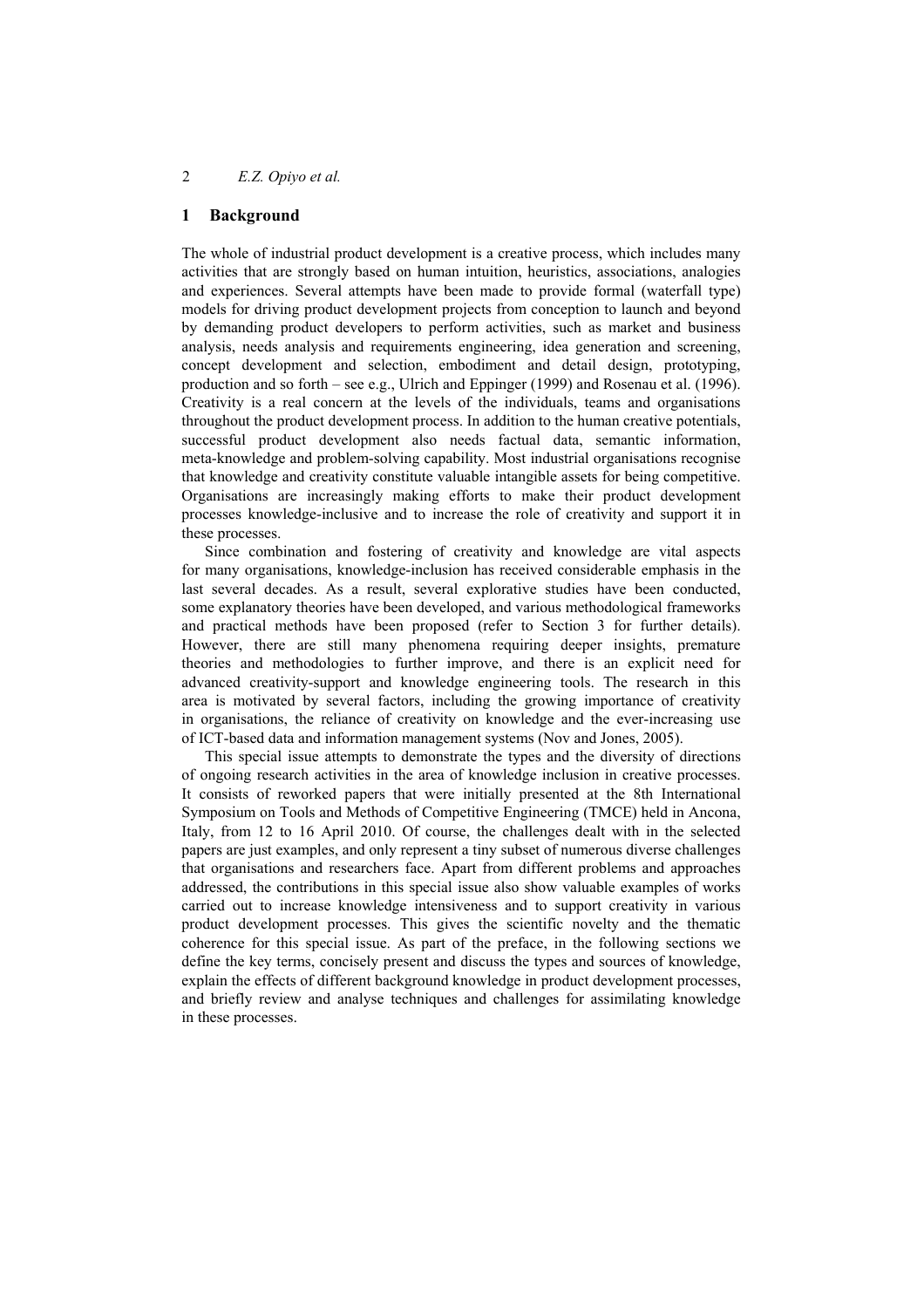### **2 Knowledge in creative product development processes**

Extending the product developers' knowledge and experiences and fostering creativity is one of the challenges faced by many industrial organisations involved in product development. Knowledge plays an important role in engineering product development and its influence over creativity is well documented. However, it is important to note that while extending the product developers' knowledge and experiences increases the probability of generating good solutions (Zeng and Yao, 2009), some studies have, by contrast, shown that prior knowledge of potential solutions could result in fixation problems (Jansson and Smith, 1991; Purcell and Gero, 1996).

### *2.1 Knowledge and creativity*

It is generally understood that there is a close association between creativity and knowledge (Edmonds and Candy, 2002; Nov and Jones, 2005). Creativity can be defined as mental processes or thinking that lead to new solutions, ideas and theories (Christiaans, 1992; Gurteen, 1998; Holt, 1988). It involves creation of something imaginatively rather than imitatively by relating concepts to a particular body of knowledge. It depends on the relevant skills of the individuals (i.e., on the individuals' ability to transform knowledge into use), but it can also be stimulated and supported through training (formal and informal education). Furthermore, it also depends on experience in idea generation, personality characteristics including, for instance, innate cognitive abilities, intuition or perceptual and motor skills (Christiaans, 1992; Amabile, 1983) and relies on intrinsic motivation of humans being enthusiastic and inspired. Creativity requires, among other things, the implicit or explicit heuristics knowledge for generating novel ideas as well as the understanding of the problem domain and special domain-relevant talent. As for the term 'creative process', it is used in this special issue to refer to a process that leads to creation of solutions, ideas or theories, which can subsequently be implemented (i.e., developed into real products and eventually commercialised).

Creativity as the act of generating solutions, ideas or theories is an essential and integral part of the product development process. For instance, the ideas generated and the decisions made in the predominantly creative conceptual design stage of the product development process typically have enormous influence on quality and acceptability of the final products. In general terms, knowing the factors that influence product design in advance and giving them a due consideration right from the onset of the product development process is the key to being competitive.

Knowledge is central in creative processes. The available body of tacit, implicit and emergent knowledge is vital for creativity. Really creative individuals in all professions – be in engineering design, performing arts such as music and theatre, etc. – normally spend many years acquiring and refining their knowledge. In the context of enabling creativity, it is important to distinguish the term 'knowledge' from the terms 'information' and 'data'. These three terms are closely related but the literature, in general, holds that they have very different meanings.

The general consensus in the literature, which is also the understanding adopted in this special issue, is that 'data' are symbolic surrogates used to represent factual information (e.g., raw numbers from measurements or statistics, etc.). 'Information' is taken to mean the processed data. Information gives the meaning of data and serves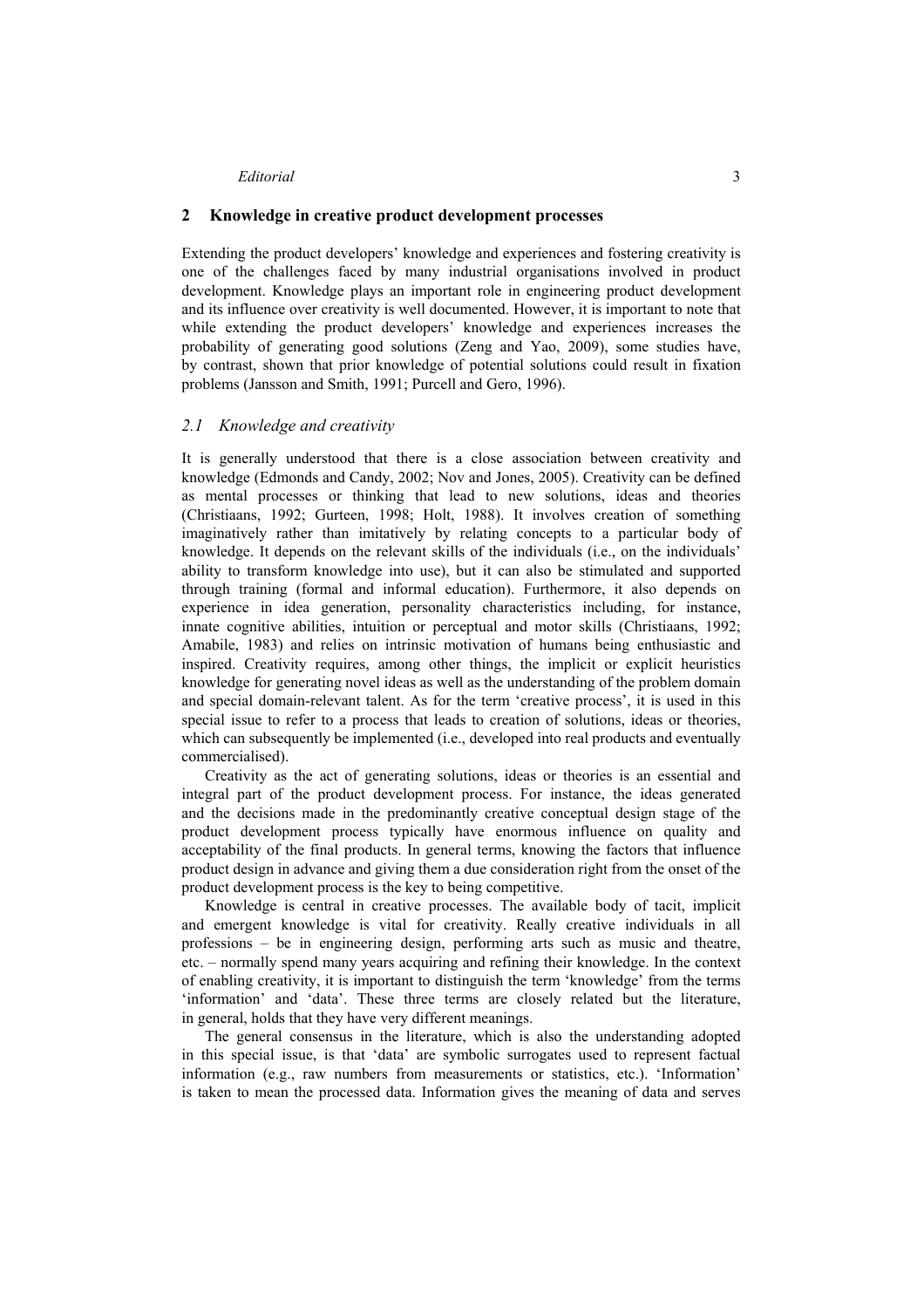as a basis for knowledge. Information is obtained through interpretations, abstractions or associations of data. 'Knowledge', by contrast, is a result of experience with data and information, or simply putting the data and information into action, refer, e.g., to Blumenthal (1969), Burch et al. (1979), Dretske (1981), McMahon and Lowe (2002) and Wilson (1987). Knowledge is obtained in different ways, for instance, through formal instructions and learning, through building experience, by developing relevant technical skills, through activities such as brainstorming, and through empirical exploration and rational comprehension (see e.g., Horváth, 2004). Problem-solving knowledge includes not only data and information, but also what can be deduced or inferred from experience and reasoning with data and information. Many researchers, however, tend to use the terms knowledge and information interchangeably (Wang and Noe, 2010). This includes some of the authors whose papers are included in this special issue.

#### *2.2 Types and sources of knowledge*

Creative product development requires different types and sets of inspirational background knowledge that come from different sources. These chunks of knowledge can be categorised in different ways. One way of classifying knowledge is on the basis of the possibility to document and to share knowledge, namely if it is explicit or tacit knowledge (Collins, 2010; Huang and Yanga, 2009; Nov and Jones, 2005; Davies, 2004; Koskinen et al., 2003; Gurteen, 1998). Explicit knowledge is the type of knowledge that can be articulated or represented formally (for instance, in the form of words, numbers, graphical representations, scientific formulae, product specifications, manuals, universal principles, and so forth) and shared systematically. In contrast with explicit knowledge, tacit knowledge is the type of knowledge that is highly personal and hard to represent in a formal way and therefore difficult to communicate. These include personal imaginations, insights, perceptions, inspirations and feelings, which are typically deeply rooted in 'hard-to-pin-down' things such as individual actions, experiences, ideas, values, beliefs, emotions, skills or crafts.

Another way to categorise knowledge is on the basis of the origins of knowledge. In this respect, knowledge is classified as 'generated' knowledge (e.g., knowledge from in-house R&D activities, knowledge learnt by doing, knowledge inputs from a local cluster, knowledge from well-educated in-house workforce, knowledge embedded within the organisation's members, tools, technology or tasks, and so forth) or 'transferred knowledge' (i.e., knowledge input from outside the firm, unit or enterprise; knowledge from R&D activities carried out by other organisations, suppliers, or from customers, and so forth) (Frenza and Ietto-Gillies, 2009; Foss and Pedersen, 2002; Argote and Ingram, 2000). Furthermore, knowledge can also be classified according to the ways people obtain this knowledge, or according to the ways of knowing as 'dualism received', 'subjective', 'procedural', or 'built or constructed knowledge' (Huang and Yanga, 2009; Lakkaraju, 2008; Goodman, 2001; Belenky et al., 1986). 'Dualism received' knowledge is the type of knowledge obtained mainly through instructions or teaching individuals. Knowledge is gained through gathering data and information and committing it to memory. 'Subjective' knowledge is gained by observing or experiencing, and gradually discovering how to apply facts and information, whereas 'procedural' knowledge is gained through seeing the complexity in problems or issues and by discovering the need for systematic analysis. In this case, knowledge is generated by building up skills for dealing with complexity (for instance, by thinking about several factors or views; looking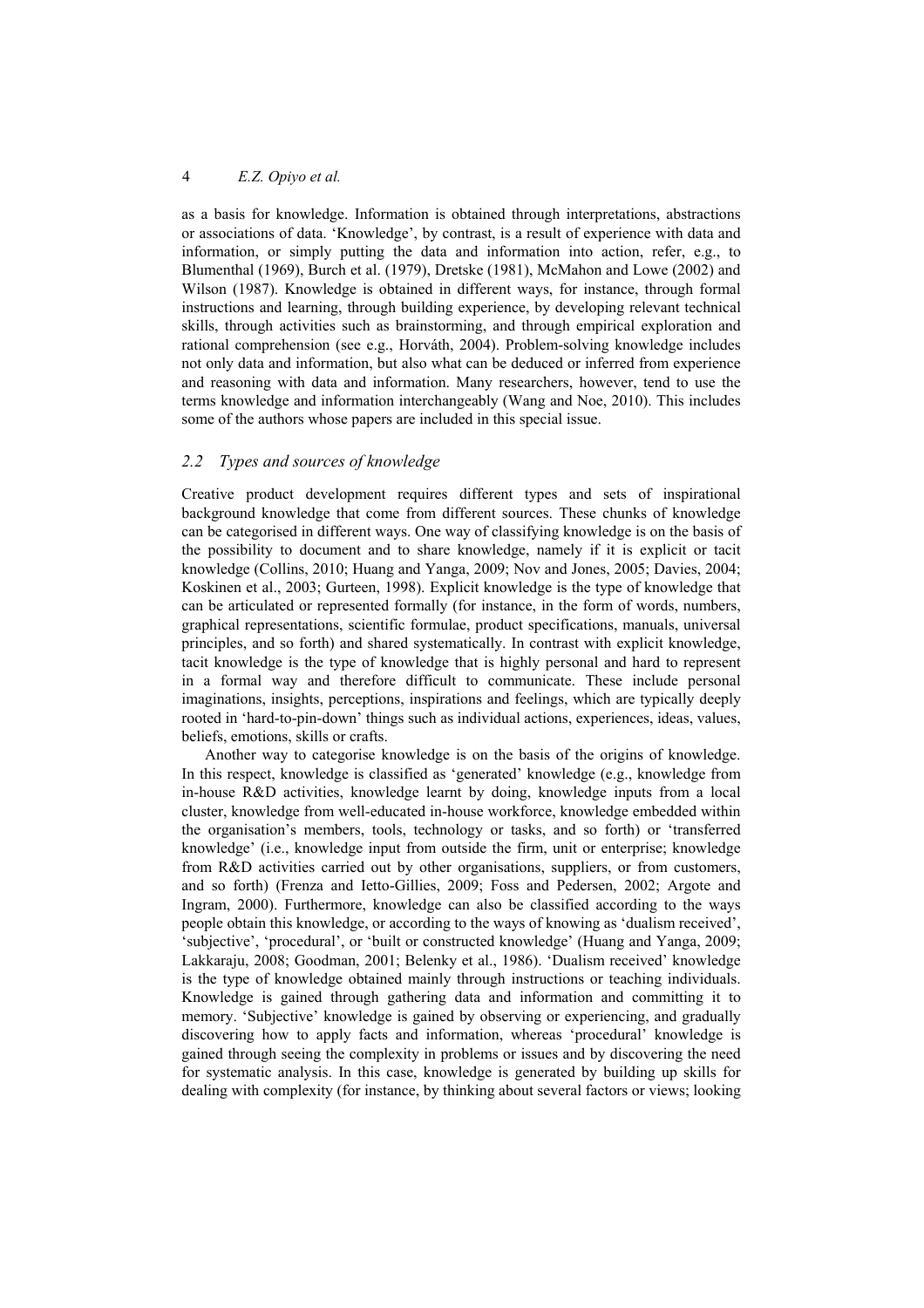at a situation from different perspectives; using systematic methods of analysis; gathering evidence; seeing strengths and limitations, simulating processes, and so forth). With regard to 'constructed' knowledge, people gain knowledge through critical and creative combination and application of facts and experiences. This involves learning how to explore complexities fully, creating a world view (i.e., a view from which commitments will ultimately be made) and taking a stand. Also, an obvious way to classify knowledge is that based on application areas or professions, where knowledge is classified, for instance, as design knowledge, ergonomics knowledge and so forth (Szykman et al., 2000; Horváth, 2004; Zeng and Yao, 2009). Usually knowledge of factors influencing product designs is crucial in ensuring quality and acceptability of eventual products. Some of these factors are discussed in the subsequent section.

### *2.3 Influence of knowledge*

It is widely acknowledged that success in engineering product development activities is highly dependent on the knowledge of the involved engineers (Mital, 1995; Jokinen, 1997). Like in other fields or professions, specialised body of background engineering-oriented knowledge is vital for product developers. This includes knowledge about ergonomics, functionality, manufacturability, maintainability, assemblability, cost, materials, reliability, safety, aesthetics and environments (Mital, 1995; Jokinen, 1997; Horváth, 2004). Often these highly interconnected factors and many others are taken into consideration, and a large amount of information is typically used to make designs work. Since many products are designed and destined for human use, ergonomics understanding of how to accommodate human performance and safety of users normally plays a major role. The type and number of functions a product has to perform (i.e., functionality of a product), which in most cases derives from both rational reasoning about possible physical performance and from intuitive reasoning about the opportunities and conjectures, will inevitably influence eventual design.

Manufacturability naturally plays a major role when designing a product because virtually all products are manufactured through multiple manufacturing processes and by using various techniques. Therefore, the availability of manufacturing resources such as machine tools, tools and fixtures often strongly influences the manifestation of the final product. Maintainability is also an important factor because no one expects to develop a product that will continue to function acceptably forever. Often components fail or must be replaced when their useful life is over. The need to disassemble components influences how they should be joined. With regard to cost, the potential customers are usually prepared to pay a certain price for the product. Cost incurred to bring a product to the market including such costs as of the materials and labour required to manufacture the product should be taken into consideration. The availability of materials certainly has an influence on the final design of a product. Building high levels of reliability into components and products is one of the most critical aspects of design in today's manufacturing arena, where quality has a direct influence on competitive advantage. Usually, a wide range of product safety rules and standards apply depending on the nature of the product. Design safety concepts such as redundancy have become familiar means to achieve overall product safety goals and product developers often perform significant safety testing to ensure that the product complies with applicable standards for safety.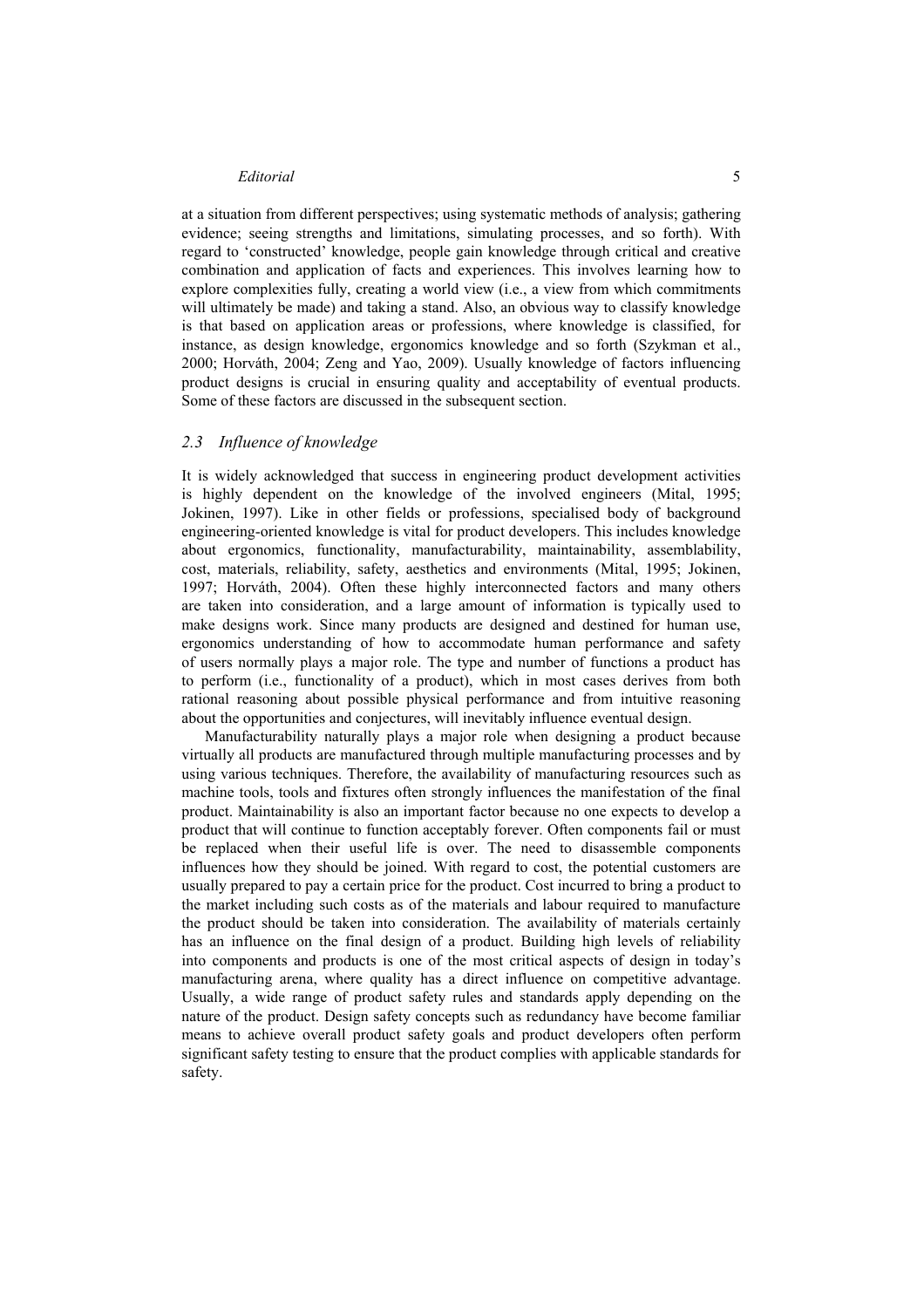Furthermore, the aesthetics requirements for products including, for instance, shape or form preferences may, for instance, determine the layout of the internal elements of the product such as circuits or other internal mechanisms. In short, most products are often designed to look stylish. The outside appearance of a product can also easily influence the technology inside it. Similarly, consumer preferences for product aesthetics can also alter the techniques through which product is manufactured. And as for the environment, nowadays many people are concerned about their environment and the damages a product may cause to the environment. When designing a product, it is increasingly becoming necessary to ensure, for instance, that the materials selected can be recycled or the product itself can be manufactured from recycled materials.

Apart from depending on different types of requirements-related knowledge such as those mentioned earlier, which are certainly important design knowledge, it is also important to note that success in engineering product development activities also depends on other kinds of knowledge such as the evaluation knowledge and synthesis knowledge – see, e.g., Zeng and Yao  $(2009)$ .

In the light of the discussion in this subsection, it is certainly evident that product developers are faced with a real challenge of handling of the complexity brought about by the need to ensure that all highly interconnected factors influencing product development are taken into consideration, including also the challenge of handling the associated background knowledge. Currently, various methods and techniques incorporated in information systems are increasingly being used to support knowledge processing and sharing. However, as shown in the subsequent section, new approaches and techniques for processing, integrating and availing knowledge are continuously being developed as attempts to deal with existing challenges.

# **3 Techniques and challenges for assimilating knowledge and supporting creativity in product development processes**

As pointed out earlier, creativity depends on the individual's knowledge of concepts and ability to combine and apply knowledge to create new ideas, perspectives or solutions. Without a deep understanding of the required concepts, crafts or skills; product developers cannot draw from their recollection and create new ideas, perspectives or solutions. It is difficult to imagine how the product developers can be creative and be able to develop solutions, ideas, theories or new products without having the requisite background knowledge. Apart from depending on their individual background knowledge, product developers in many industrial organisations are also increasingly being supported by various concepts, formal methods and sophisticated tools in acquisition, representation, sharing and transfer of knowledge. Many new concepts, approaches and insights are also continuously emerging. The following subsections briefly examine the advancements and issues related to knowledge acquisition, representation, transfer, sharing and exchange.

#### *3.1 Acquisition and representation of knowledge*

Many studies in the existing literature suggest that the level of knowledge acquired has direct effect on the level of firm's performance and creativity (Soo et al., 2007). 'Knowledge acquisition' can be described as the process of gathering knowledge about a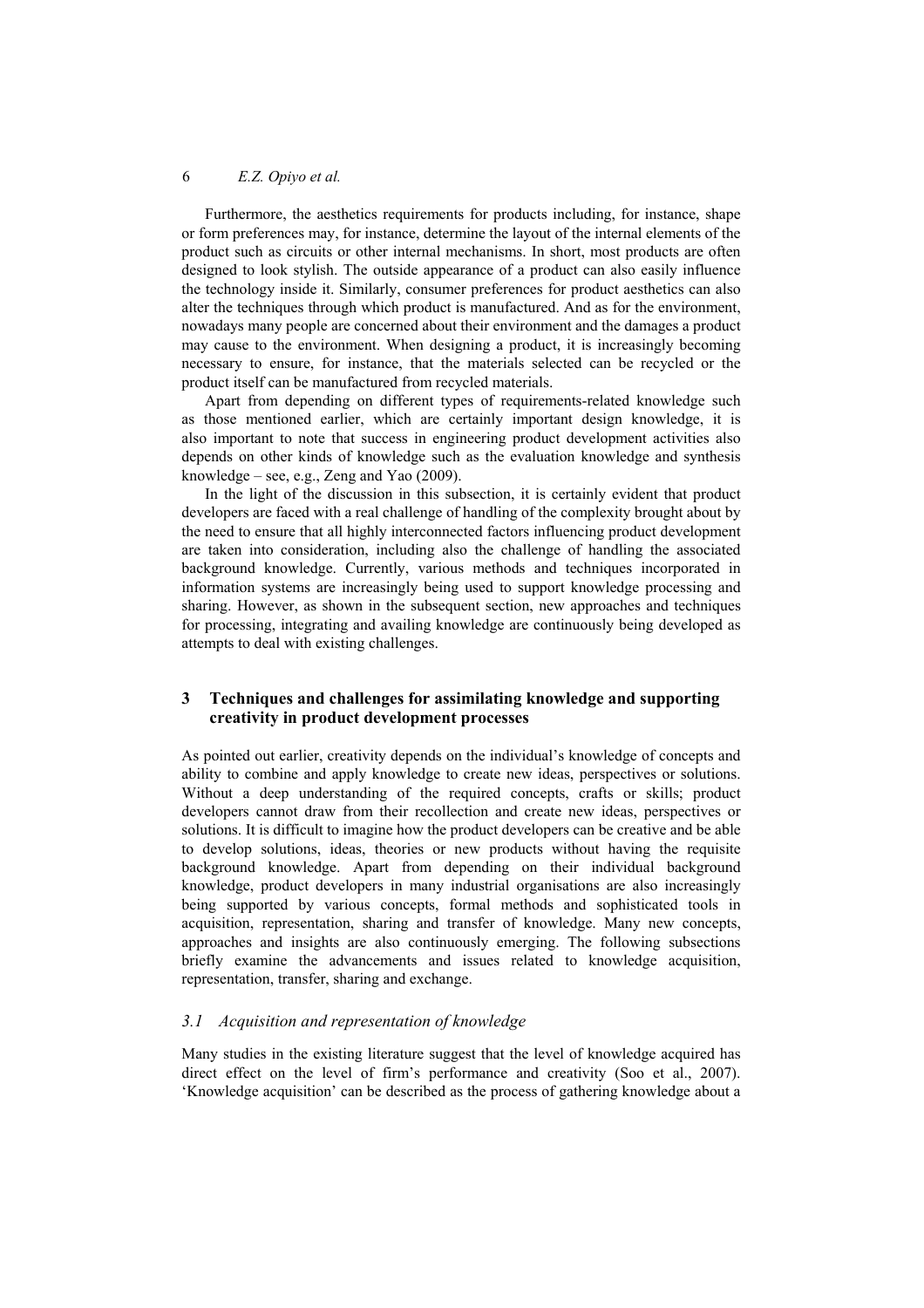specific domain, usually from an expert, and incorporating the acquired knowledge into a computer-based tool (Kim and Courtney, 1988). It involves defining a domain problem, designing architectures, building a knowledge base, and testing and refining the resulting application. Methods such as interviews (i.e., structured, prompted and unstructured), observation (i.e., inferring knowledge from behaviour while doing tasks), induction (i.e., generating heuristics algorithmically from judgements) and prototype review (Welbank, 1990) are typically used to gather knowledge.

Gathered knowledge can be represented in different ways, stored, and later on retrieved from an information system and reused. A view commonly held in the existing literature is that information systems support knowledge creation and sharing in organisations, and that creative work is closely related and reliant on knowledge sharing and use. Some decades ago, non-computerised methods such as paper-based methods were predominantly used to represent or to access knowledge. Nowadays, numerous computer-based information systems are available; some of which are characteristically equipped with sophisticated algorithms.

Performance of an information system usually depends on how well knowledge is organised and represented in it. Knowledge can be presented pictorially, symbolically, linguistically, virtually and algorithmically (Owen and Horváth, 2002). Various techniques for knowledge representation and sharing have been developed. Most of the prevailing techniques involve using various representation formalisms such as predicate logic, databases, natural languages, scripts, decision trees, frames, ontology, semantic networks and production rules – which is the widely used scheme – see, e.g., Brachman and Levesque (2004), Davis et al. (1993), Chen (2008) and Wang et al. (2009). Numerous works on knowledge representation in the existing literature focus on the application of different representation formalisms to represent specific domain knowledge.

# *3.2 Knowledge transfer, sharing and exchange*

Knowledge transfer, sharing or exchange is vital among members of product development teams and it is widely argued that adoption of formal knowledge management strategies in organisations provide the basis for competitive advantage (Argote and Ingram, 2000; Pumareja and Sikkel, 2005). 'Knowledge sharing' is an activity that involves providing information and know-how to help others and to support collaboration in problems solving or in the development of new ideas or solutions (Wang and Noe, 2010; Hendriks, 1999). It can occur in different ways, for instance, through written correspondence, face-to-face communications, through networking with other experts, by explaining things, e.g., in formal presentations or lectures, or through documenting knowledge. Shared knowledge in product development is particularly vital because it offers different viewpoints on possible solutions to problems. Failure to share knowledge can lead to adverse consequences such as lack of participation or resistance to ideas or solution proposals. 'Knowledge exchange' by contrast includes knowledge sharing and knowledge seeking, but this term is used synonymously with knowledge sharing in some literature. 'Knowledge transfer', which refers to movement of knowledge between different groups, units, departments, divisions, or organisations rather than among individuals (Wang and Noe, 2010; Argote and Ingram, 2000), is another important aspect of knowledge and it involves both sharing and acquisition of knowledge. The common modes of knowledge transfer include lectures,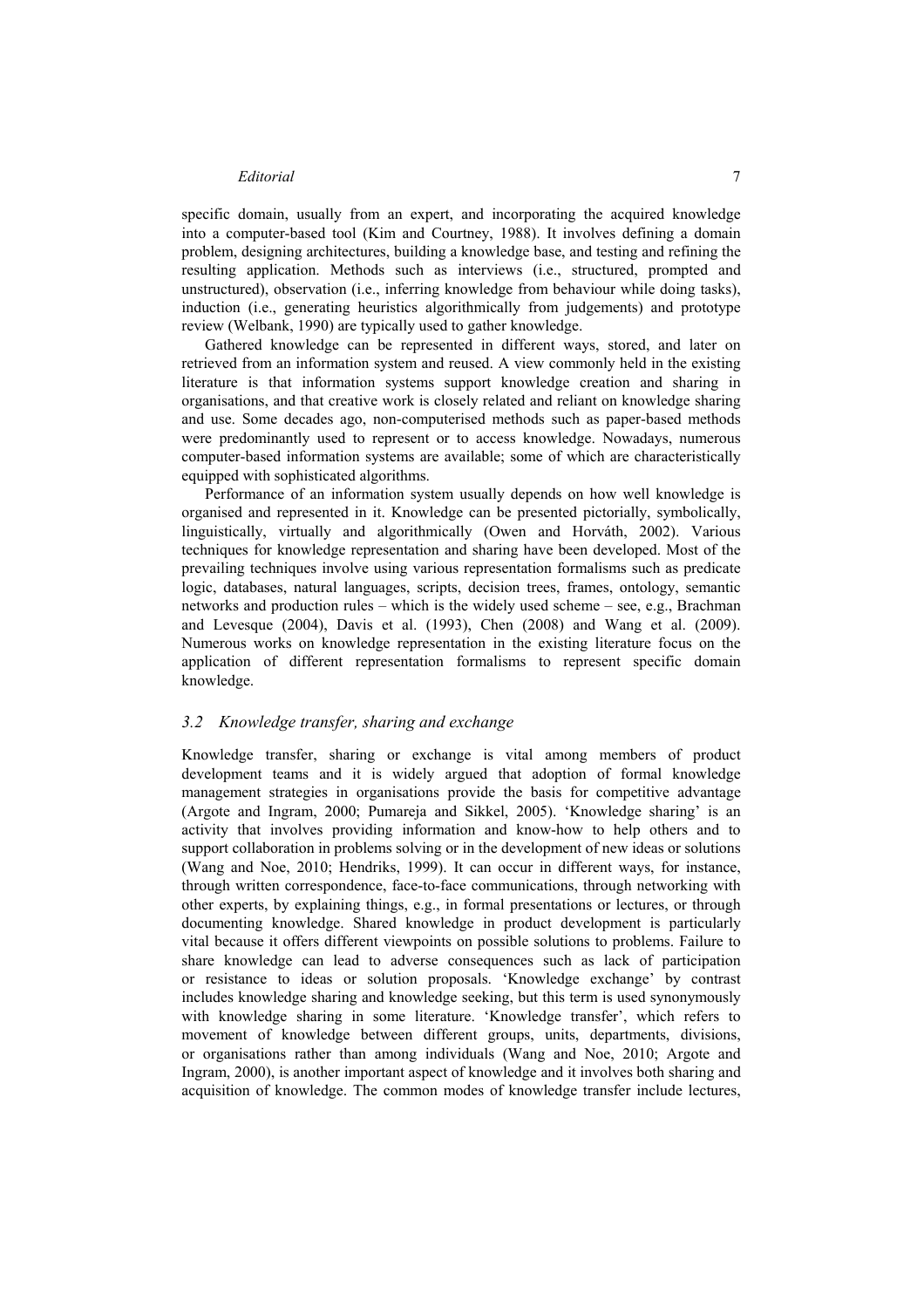directives, Socratic questioning, learning by doing (e.g., through guided practice, experimentations, observations, etc.) and rules of thumb.

Some ICT tools are routinely used to support knowledge transfer, sharing and exchange in different ways, for instance by removing barriers (e.g., through using various groupware applications), by providing access to information (e.g., by using intelligent agents and document management systems to tap into the knowledge contained in documents), by improving processes (e.g., by using case-based reasoning or expert systems to assist knowledge sharing by extracting knowledge), or by locating knowledge carriers (e.g., using automated knowledge maps) – see, e.g., Hendriks (1999), Turban and Aronson (1998) and Pumareja and Sikkel (2005). Intranets and the internet are also prominent ICT tools for facilitating knowledge transfer, sharing and exchange.

#### *3.3 Challenges ahead*

Some studies have recently indicated that most of the existing knowledge-based systems cannot sufficiently address knowledge representation, storage, transfer, sharing and exchange challenges and do not comprehensively support users – see, e.g., Chen (2010). In particular, in the light of the discussion in Section 2.3, handling of the complexity brought about by the interconnections of factors influencing product design as well as handling of the complexity and heterogeneity of background knowledge required in product development are some of the main challenges that still require further research. More effective strategies and methods that can help to improve knowledge representation, transfer, sharing and exchange and to support creativity in organisations need to be developed and put to use. Organisations and researchers still face and need to overcome numerous and highly diverse infrastructural and strategic challenges. These include, for instance, the challenges of overcoming limitations of existing ontologies for organising knowledge; developing more effective infrastructure and technologies for knowledge acquisition, representation, transfer, sharing and exchange; developing computationally efficient and scalable algorithms, e.g., efficient reasoning algorithms, managing documentations and trash efficiently; integrating knowledge bases or databases and planning systems; ensuring interoperability between dissimilar platforms or applications; developing effective navigational tools and many others. The papers included in this special issue deal with some of these challenges.

# **4 About this special issue**

The issue of how to support creativity in design and in other product development processes has vigorously been dealt with by many researchers (Goel, 1995; Cross, 1997; Bonnardel and Marmeche, 2004). The papers included in this special issue on 'Knowledge Inclusion in Creative Processes' present novel concepts, methods and techniques for handling and integrating knowledge in creative processes. Thematically, this special issue deals with two broad subject matters, which are:

- implementation of dedicated computer-based tools for handling knowledge in product development processes
- development of some concepts for knowledge handling and for supporting creativity.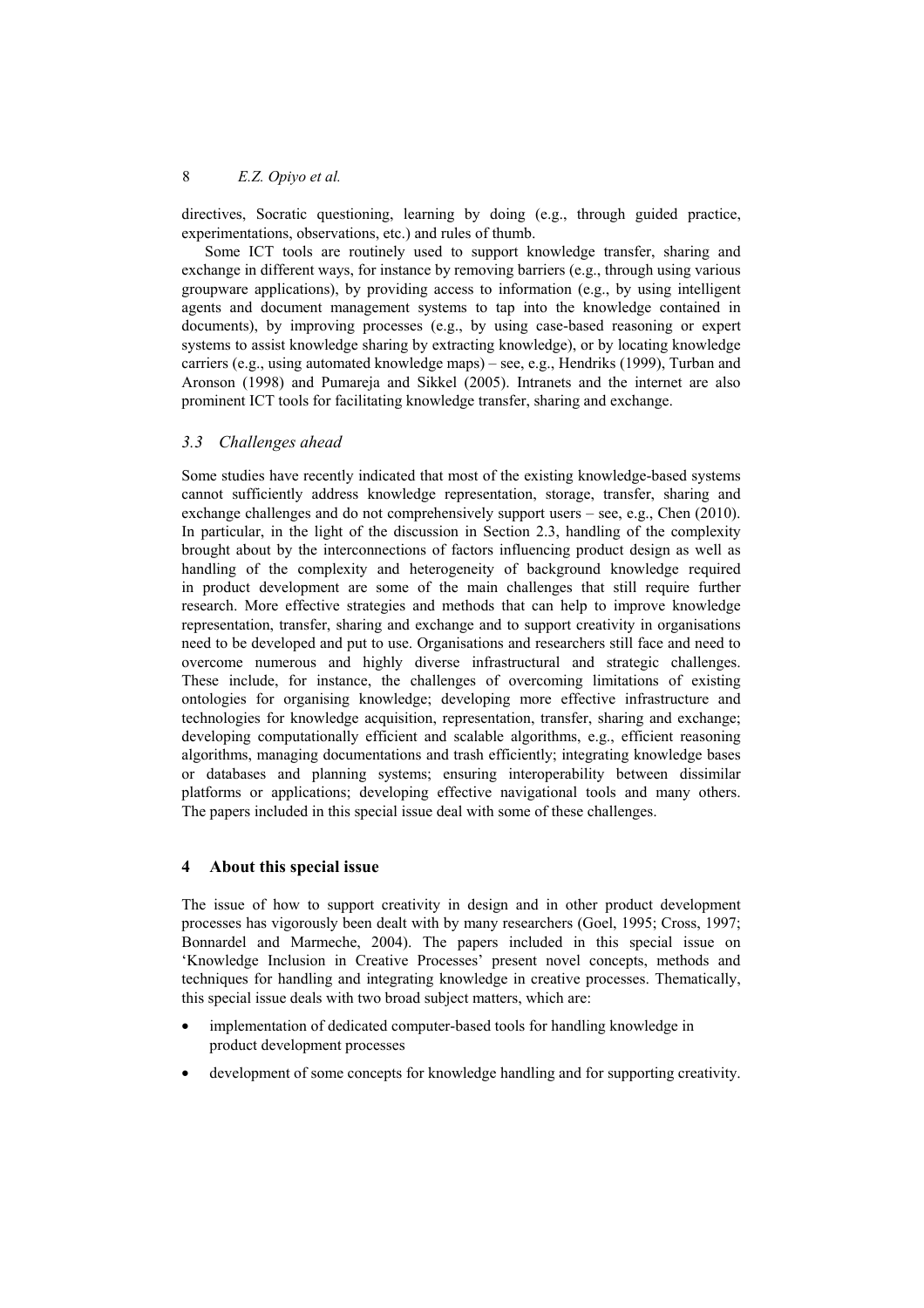Two papers deal with the former theme and the rest with the latter theme. The first one written by Muzzupappa, M., Barbieri, L. and Bruno, F. and titled '*Integration of topology optimisation tools and knowledge management into the virtual Product Development Process of automotive components*' presents a methodology in which a CAD system, a multi-body simulator and a topological optimisation tool are synergically employed to support the design of a suspension component. The methodology they propose defines some guidelines and introduces two knowledge-based interfaces. The authors claim that this methodology facilitates the integration of topological optimisation of the component within a standard design process. The results of the application of the proposed methodology show, they argue, that the integrated design approach can efficiently support the selection of the optimum concept of a mechanical component with complex dynamic behaviour.

The second contribution authored by Vroom, R.W. and Olieman, A.M. titled '*Sharing relevant knowledge within product development*' deals with the challenge of knowledge codification. They introduce a web-based tool for industrial design engineers, dubbed WikID, that they have developed to facilitate finding industrial design information on the World Wide Web. The major challenge they dealt with was the one posed by the necessity of providing freedom for the WikID authors to edit articles and, at the same time, achieving a consensus on the contents. The authors have investigated the 'design relevance' through a literature study and have also conducted interviews with experts and subsequently defined the scope of contents in terms of products, disciplines and design aspects. In addition, they have developed article-writing guidelines to help users decide on design relevance of their articles. The authors argue that design relevance is not a property of information, but of the situation where users' expectations are met.

Six papers focus on the development of various concepts for handing knowledge and for supporting creativity. The first one written by Albers, A., Schmalenbach, H. and Lohmeyer, Q. titled '*Ontology development for knowledge representation*' asserts that problem solving in creative processes is strongly connected to high information demands and permanent information processing. The authors claim that cooperative working, especially within knowledge-based activities, needs to be supported by promising approaches. They argue that ontologies – typically used to represent a common comprehension model of a knowledge domain – are particularly well suited for realisation of comprehensive communication and IT-based applications for domain-specific knowledge. On the basis of existing methodologies, the authors propose an approach for ontology development that focuses on comprehensive integration of validation activities into the steps of ontology development processes and use a real-world ontology development example to illustrate their approach. They claim that integration of validation activities, which allows continuous validation, improves the ontology development process, and that frequent communication with all participants of the development process improves the common comprehension and allows evolution of an explicit shared vocabulary within a heterogeneous group of experts of a delimited knowledge domain.

The next paper authored by Del Frate, L., Franssen, M. and Vermaas, P.E. and titled '*Towards a trans-disciplinary concept of failure for Integrated Product Development*' deals with the issue of sharing and communication of knowledge about failure phenomena in the design phase of the product development process. They argue that knowledge about failure is typically spread among a number of engineering disciplines and specialisations, and that this leads to multiple definitions, which they claim might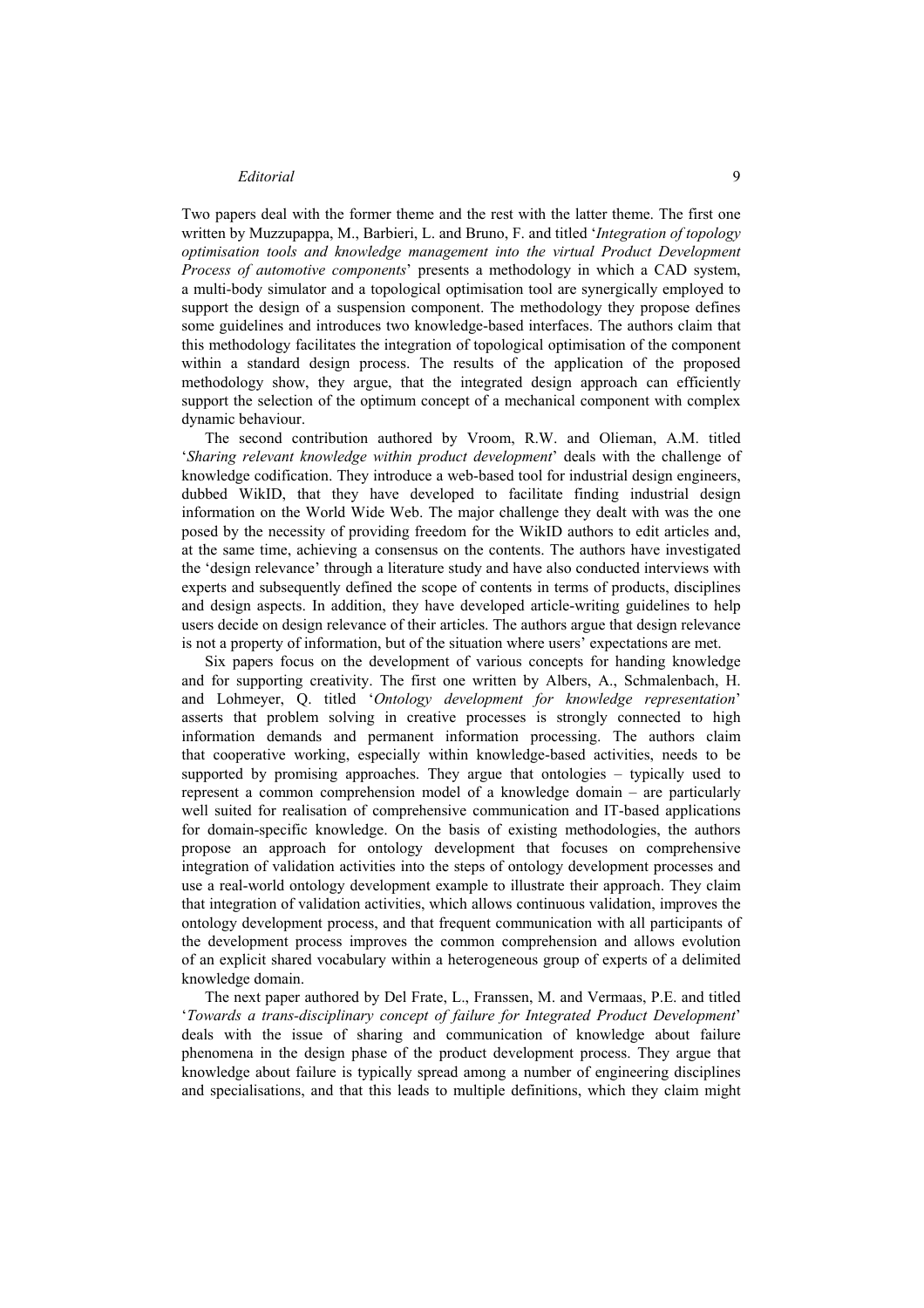affect communication as well as the product that is being designed. The authors advocate the idea of having transdisciplinary definitions and attempt to identify definitions that could improve communication. They first identified four criteria that they used as the basis for deciding on the suitability of a definition and conducted a literature survey to find candidate definitions. The authors analysed these definitions' compliance with criteria and propose a tentative transdisciplinary definition that meets all four criteria. They argue that this transdisciplinary definition will assist communication and knowledge sharing.

The paper written by Polverini, D., Graziosi, S. and Mandorli, F. titled '*A step-based framework to combine creativity, project management and technical development in industrial innovation*' argues that since the assessment of the novelty, feasibility and value of new product ideas is highly subjective and uncertain, it is hard for companies to successfully apply their innovation strategies and to come up with a final product that concurrently and successfully embodies both customers' needs and company requirements. The authors further argue that the implementation of selected formal approaches in specific stages of the innovation process may reduce uncertainty, especially in idea generation, design, managerial and decision-making activities without forcing the innovation process into a more rigid and constrained path. They, therefore, propose a multi-step design and managerial framework based on well-known existing and emerging methods and techniques to help firms achieve greater success in developing new products. The authors use a case study to demonstrate the effectiveness of their framework.

Wynn, D.C., Eckert, C. and Clarkson, P.J. in their paper titled '*Simulating intertwined design processes that have similar structures: a case study of a small company that creates made-to-order fashion products*' present an approach for analysing a creative design process and a case study of a simple customisation environment to show how simulation of interdependent design and production processes can be used to explore the circumstances under which accepting a new order for customised products is more likely to create unacceptable delays to other schedules. The authors argue that resource limitations create dependencies between projects in companies that handle multiple development projects and that draw on the same limited resources at the same time, especially the companies that run many customisation projects concurrently in which existing product designs are changed to meet particular needs. Furthermore, they argue that accepting a new order for the design and production of customised products can have knock-on consequences by jeopardising the timely delivery of other projects. They claim that (simulation-based) techniques similar to those used in their study could be used to study processes in complex engineering domains, and argue that the case study used is not only a proxy for a 'complex' situation, but also shows that less-structured processes can be simulated and analysed.

Kreimeyer, M. in the paper titled '*Aggregate views to manage complex dependency models*' addresses the challenge of dealing with large dependency models that often are hard to analyse or work with. The author proposes an approach to compute reduced models (of fewer domains and relationship-types than the original ones) out of larger ones that comprise several domains. It is argued that engineered systems are often modelled as dependency models that typically consist of different coexisting classes of entities (domains) and relations (relationship types). These models can be used to study various structural aspects such as relationships and constellation of entities, design, and how to improve the behaviour of a system. Kreimeyer further argues that such models are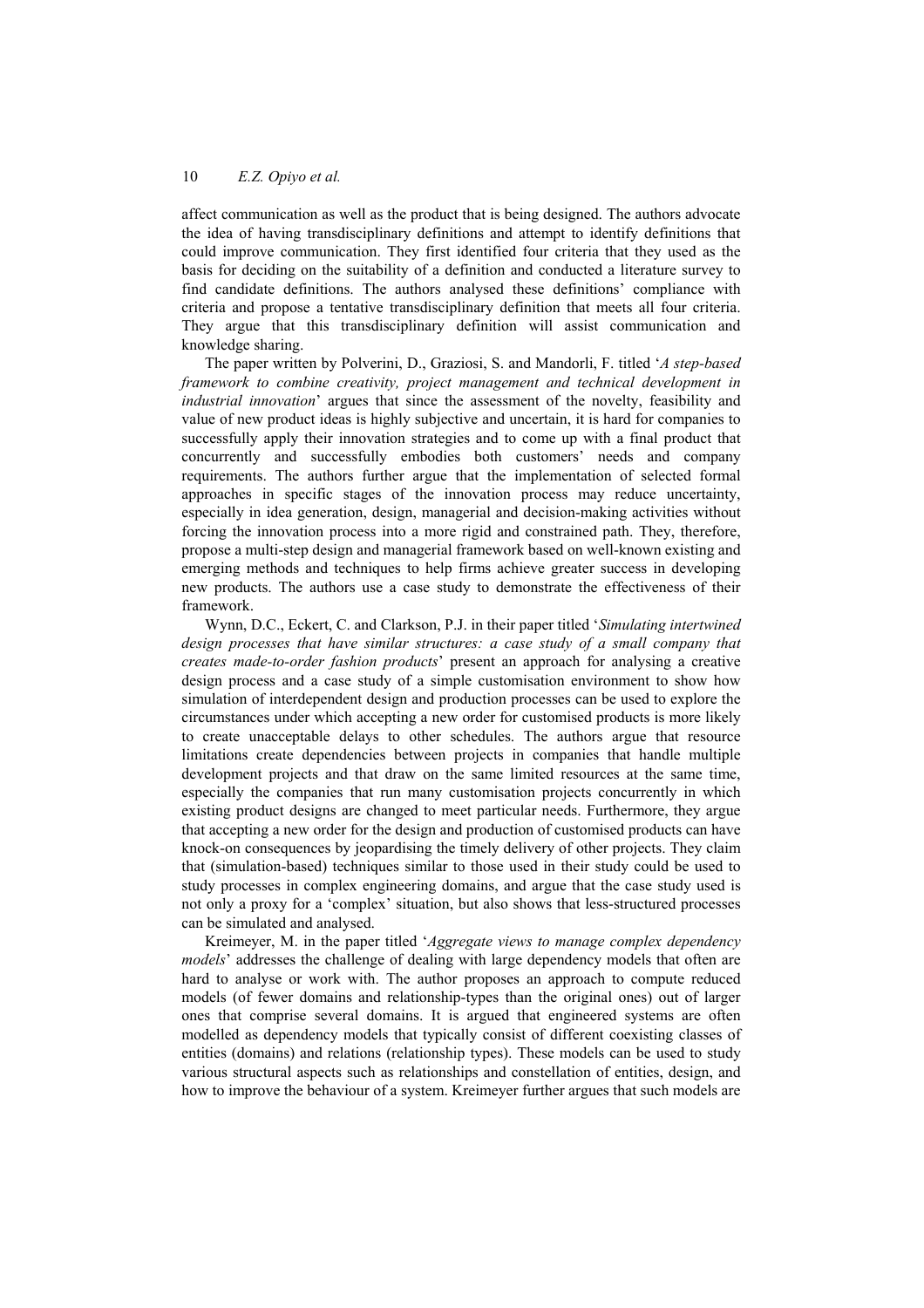often too complex to use and that in certain instances it is necessary to generate more condensed models to see the dependencies of different entities and make them accessible to different algorithms or analysis methods, e.g., 'Design Structure Matrix' based analysis methods. On the basis of the existing works in various disciplines, the author proposes three different strategies: path searching, attribution and superposition. For each of the three strategies, the resulting aggregate models are reviewed, and principles to working with the resulting aggregate relationship types are determined. The author proclaims that aggregation enables the application of common analysis methodology and algorithms for dependency models.

The last paper written by Fargnoli, M., De Minicis, M. and Di Gravio, G. titled '*Knowledge Management integration in Occupational Health and Safety systems in the construction industry*' asserts that knowledge management has an important role in increasing company know-how and improving knowledge updating and sharing processes. The authors have conducted a study aimed at collecting and classifying all safety requirements and specific problems for the construction sector to provide a specific knowledge management tool. They have developed a specific knowledge management framework to support companies in managing safety issues. They claim that the developed framework represents a dynamic risk management approach for safety compliance and improvement, which reduces company's efforts and costs, improves knowledge transfer process within the company, allows companies to safely manage the selection and maintenance of machines and equipments, and supports training of workers and increases diffusion of safety procedures throughout the company. A prototype system has been developed and applied to real-world case studies. They argue that these studies brought to light the effectiveness of their system in providing a complete overview of all safety issues related to the most common work activities.

Lastly, we would like to sincerely thank all authors for their valuable contributions. Without their efforts and support, this special issue would not have been compiled. We also extend our sincere thanks and gratitude to all reviewers for the efforts and time they spent in reviewing initial drafts of manuscripts. Their comments and suggestions have undoubtedly enhanced the quality of this special issue and improved it to its present form.

#### **References**

Amabile, T.M. (1983) *The Social Psychology of Creativity*, Springer-Verlag, New York, p.78.

- Argote, L. and Ingram, P. (2000) 'Knowledge transfer: a basis for competitive advantage in firms', *Organizational Behavior and Human Decision Processes*, Vol. 82, No. 1, pp.150–169.
- Belenky, M., Clinchy, B., Goldberger, M. and Jill Tarule, J. (1986) *Women's Ways of Knowing*, HarperCollins, New York.
- Blumenthal, S.C. (1969) *Management of Information Systems: A Framework for Planning and Development*, Prentice-Hall, Englewood Cliffs, NJ, USA.
- Bonnardel, N. and Marmeche, E. (2004) 'Evocation processes by novice and expert designers: towards stimulating analogical thinking', *Creativity and Innovation Management*, Vol. 13, No. 3, pp.176–186.
- Brachman, R.J. and Levesque, H.J. (2004) *Knowledge Representation and Reasoning, Morgan Kaufmann*, San Francisco, CA, USA.
- Burch, J.G., Strater, F.R. and Grudnitski, G. (1979) *Information Systems: Theory and Practice*, John Wiley and Sons, New York, NY, USA.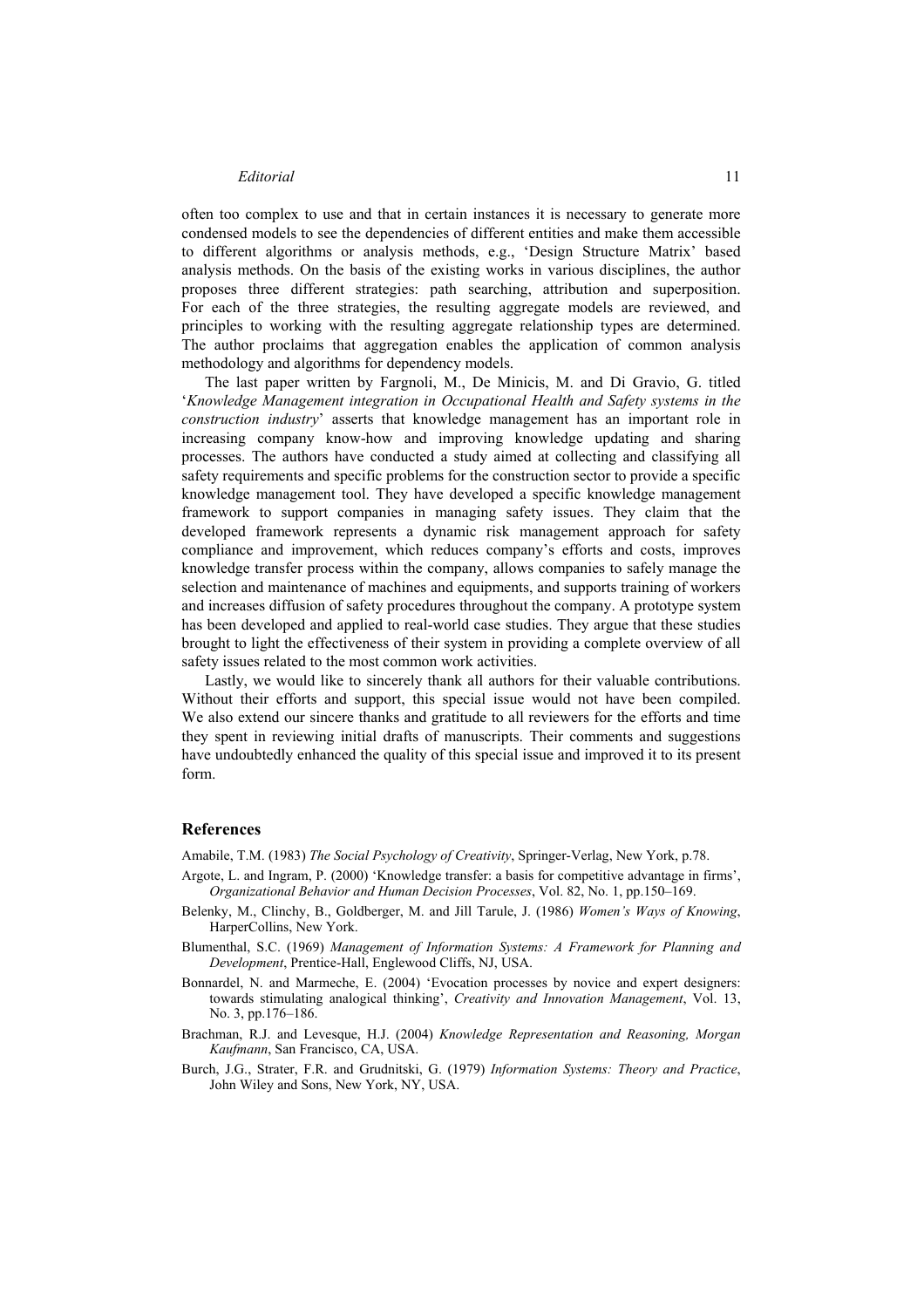- Chen, T. (2008) 'Knowledge sharing in virtual enterprises via an ontology-based access control approach', *Computers in Industry*, Vol. 59, No. 5, pp.502–519.
- Chen, Y. (2010) 'Development of a method for ontology-based empirical knowledge representation and reasoning', *Decision Support Systems*, Vol. 50, No. 1, pp.1–20.
- Christiaans, H.H.C.M. (1992) *Creativity in Design: The Role of Domain Knowledge in Designing*, PhD Thesis, Delft University of Technology, Netherlands.
- Collins, H. (2010) *Tacit and Explicit Knowledge*, The University of Chicago Press, Chicago, IL, USA.
- Cross, N. (1997) 'Creativity in design: analyzing and modeling the creative leap', *Leonardo*, Vol. 30, No. 4, pp.311–317.
- Davies M. (2004) 'Knowledge (explicit and implicit): philosophical aspects', *International Encyclopedia of the Social & Behavioral Sciences*, pp.8126–8132.
- Davis, R., Shrobe, H. and Szolovits, P. (1993) 'What is a knowledge representation?', *AI Magazine*, Vol. 14, No. 1, pp.17–33.
- Dretske, F. (1981) *Knowledge and Flow of Information*, MIT Press, Cambridge, MA, USA.
- Edmonds, E. and Candy, L. (2002) 'Creativity art practice, and knowledge', *Communications of the ACM*, Vol. 45, No. 10, pp.91–95.
- Foss, N.J. and Pedersen, T. (2002) 'Transferring knowledge in MNCs: The role of sources of subsidiary knowledge and organizational context', *Journal of Int. Management*, Vol. 8, pp.49–67.
- Frenza, M. and Ietto-Gillies, G. (2009) 'The impact on innovation performance of different sources of knowledge: evidence from the UK Community Innovation Survey', *Research Policy*, Vol. 38, pp.1125–1135.
- Goel, V. (1995) *Sketches of Thought*, MIT Press, Cambridge, MA, USA.
- Goodman, D. (2001) *Promoting Diversity and Social Justice: Educating People from Privileged Groups*, Sage Publications, Inc., London, UK, p.53.
- Gurteen, D. (1998) 'Knowledge management and creativity', *Journal of Knowledge Management*, Vol. 2, No. 1, pp.25–37.
- Hendriks, P. (1999) 'Why share knowledge? The influence of ICT on the motivation for knowledge sharing', *Knowledge and Process Management*, Vol. 6, No. 2, pp.91–100.
- Holt, K. (1988) *Production Innovation Management*, Butterworths & Co (Publishers), Ltd., London, England, UK.
- Horváth, I. (2004) 'A treatise on order in engineering design research', *Research in Engineering Design*, Vol. 15, pp.155–181.
- Huang, S. and Yanga, C. (2009) 'Designing a semantic bliki system to support different types of knowledge and adaptive learning', *Computers & Education*, Vol. 53, No. 3, pp.701–712.
- Jansson, D.G. and Smith, S.M. (1991) 'Design fixation', *Design Studies*, Vo1. 12, pp.3–11.
- Jokinen, P.A. (1997) 'Sharing engineering design knowledge and delivering proven practices in engineering organizations', *ISA Transactions*, Vol. 36, No. 4, pp.257–266.
- Kim, J. and Courtney, J.F. (1988) 'A survey of knowledge acquisition techniques and their relevance to managerial problem domains', *Decision Support Systems*, Vol. 4, No. 3, pp.269–284.
- Koskinen, K.U., Pihlanto, P. and Vanharanta, H. (2003) 'Tacit knowledge acquisition and sharing in a project work context', *Int. Journal of Project Management*, Vol. 21, pp.281–290.
- Lakkaraju, S.K. (2008) *Synchronising Subjective Knowledge and Knowledge Management Systems in Organisations*, PhD Thesis, University of Western Sydney, Sydney, New South Wales, Australia.
- McMahon, C. and Lowe, A. (2002) 'Opportunities and challenges of knowledge management', *Proceedings of the 4th Tool and Methods for Competitive Engineering (TMCE) Conference*, 22–26 April, Wuhan, China, pp.21–34.